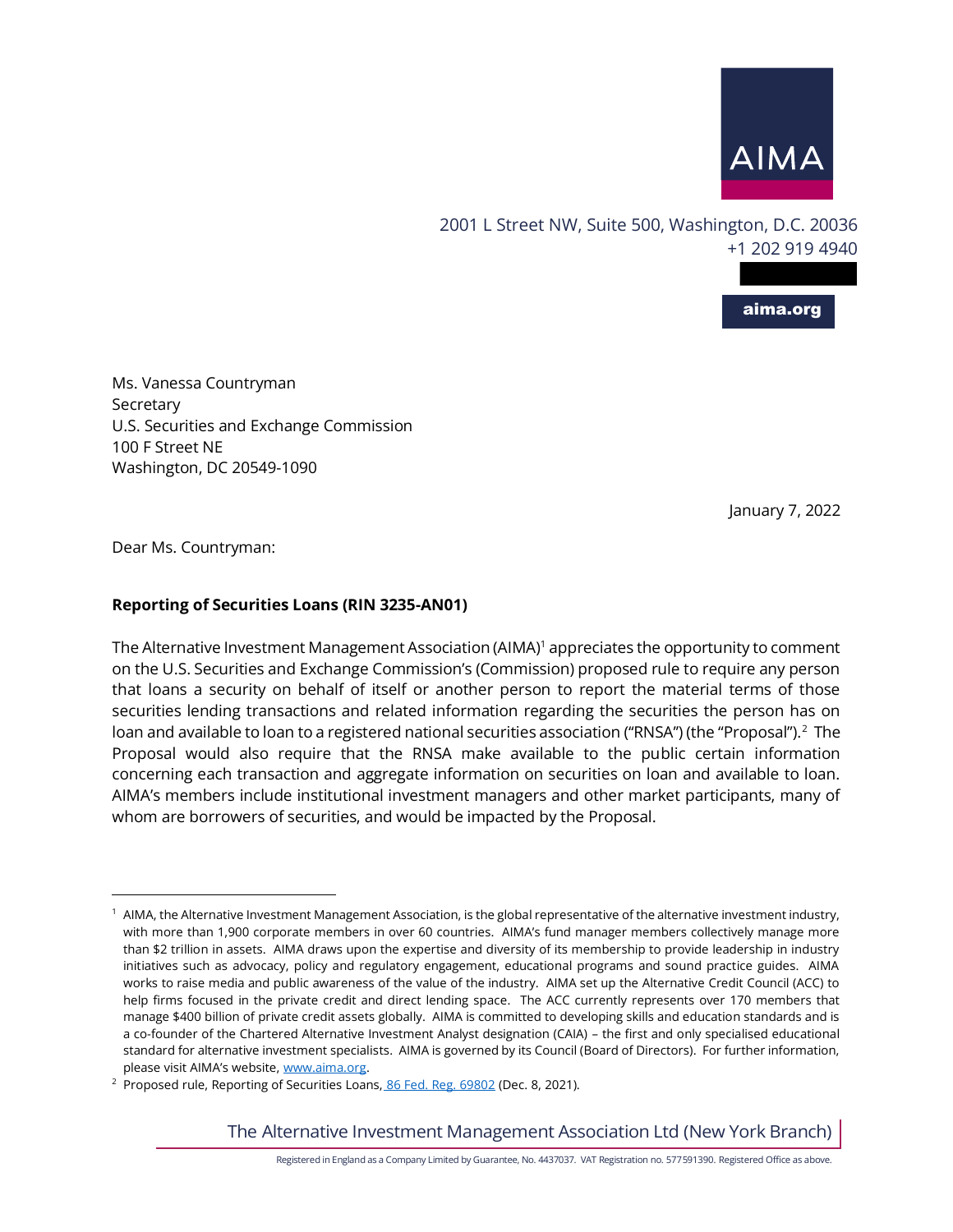

As borrowers in the so-called retail segment of the securities lending market, AIMA's members may not be subject to the Proposal's extensive reporting requirements, but the breadth of the Proposal in in its current form would be hugely impactful on both the broader financial ecosystem and our members' investments and risk management strategies. We support the Commission's intent to "increase transparency in securities lending transactions;"<sup>3</sup> however, we would encourage the Commission make several important changes to the Proposal, explained further below, prior to considering a final rule.

1. The Commission should limit the scope of the Proposal to the "Wholesale" segment of the securities lending market.

The Proposal notes that loans from lending programs to broker-dealers occur in what is referred to as the "Wholesale Market," while transactions between a broker-dealer and an end customer, such as our members, occur in what is referred to as the "Retail Market" (although we note that such transactions are not typically documented as securities lending transactions).<sup>4</sup> The data that is made available by vendors today is almost exclusively related to the wholesale market. Implementing rules governing transparency in the wholesale market would be beneficial because such a regime could create a low-cost, comprehensive and consistent data set that is available to all investors. AIMA would support such a decision and believes it is consistent with the Proposal's stated goals.

The wholesale market lends itself to a standardized transparency regime, but the retail market consists of complex transactions that are part of bespoke relationships with nuanced inter-related contractual terms regarding factors, such as collateral, counterparty and term, that are often not finalized until the end of the day (or even later). As a result, retail market transaction data would lead to non-comparable and often misleading data being reported and disseminated publicly.

The current scope of the Proposal appears to contemplate disclosing individual borrows between prime brokers and their customer effected to facilitate short transactions. Such transactions are not typically documented as (or considered to be) securities lending transactions, and public disclosure of these transactions would impede short selling activity and by extension disincentivize accompanying research. Although the Proposal's cost-benefit analysis acknowledges the benefits of short selling,<sup>5</sup> these negative impacts associated with attempting to capture more than the wholesale securities lending market are not considered at all, including the fact that immediately publicly disclosing short selling activity would signal to all other market participants that a short position is being established. This would create a market impact that increases the costs associated with continuing to build a short position over time (particularly in hard-to-borrow securities) and potentially lead to copycat short selling activity.

In addition, the Proposal creates a significant risk that our members' investment strategies would be reverse engineered.<sup>6</sup> Our members tend to borrow from a limited number of broker-dealers, which

<sup>3</sup> *Id.* at 69803.

<sup>4</sup> *Id.* at 69805.

<sup>5</sup> *Id.* at 69839.

<sup>6</sup> *See id.* at 69830, 69845.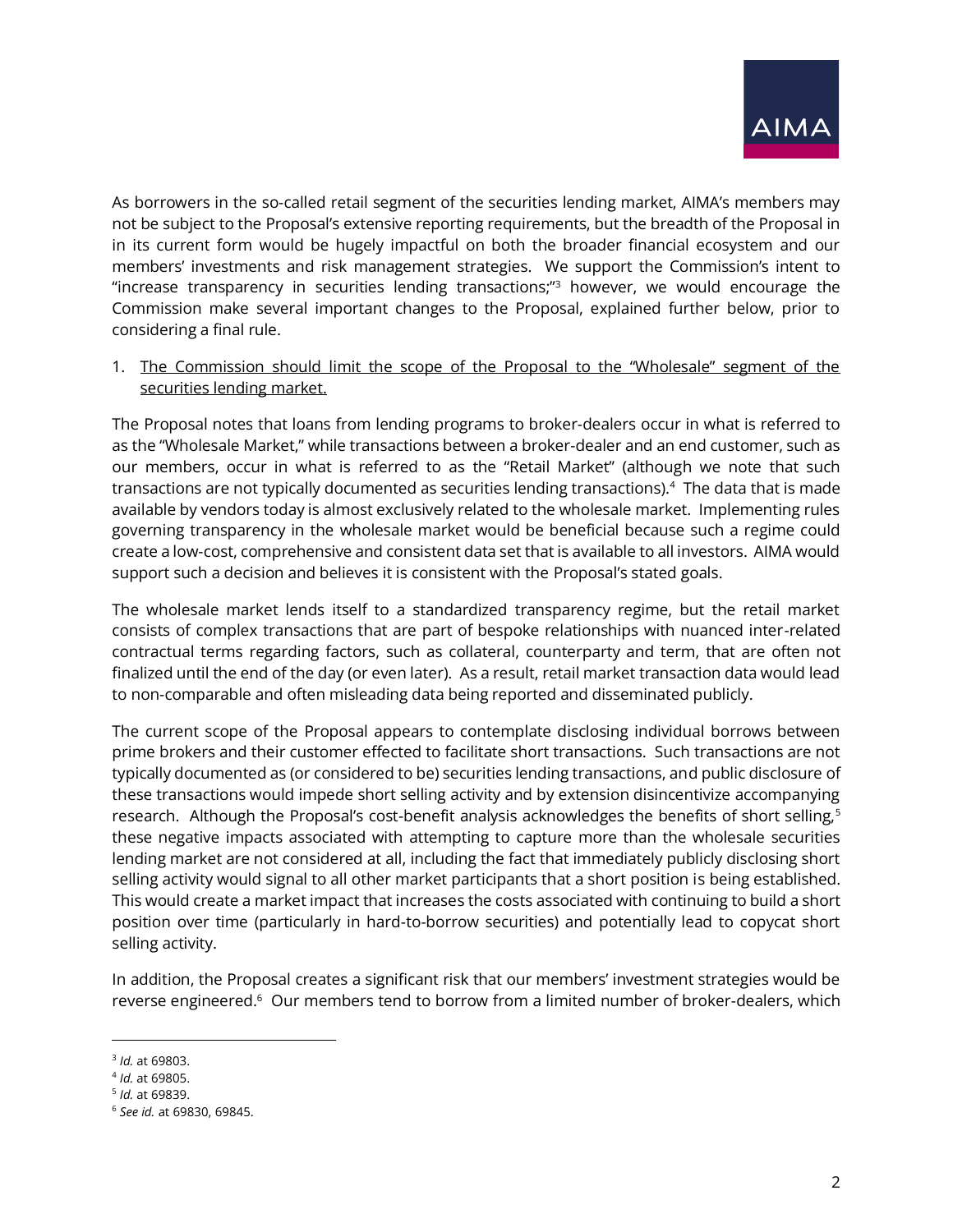

are publicly disclosed in Form ADV. Rates also tend to correlate with both the size and type of investor involved in the transaction. Armed with this information and real-time transaction data, as contemplated in the Proposal,<sup>7</sup> sophisticated market participants or data vendors may be able to ascertain with significant specificity what actions our members are taking. Even in anonymized form, these disclosures, specifically regarding the securities fee or rate $8$  and the class of borrower, would reveal a significant amount about the actions of individual market participants, an outcome not acknowledged in the Proposal.

The publication of this data would be quite valuable to market participants looking to front-run or short squeeze market participants building a short position or to reverse-engineer firms' strategies taking short positions, particularly when the long positions of firms are available publicly via Form 13F. The Proposal does not contemplate such cumulative disclosures and does not assess the costs and market impact of such disclosures. If the Commission intends to require such broad disclosure, it should do so only after a re-proposal is issued that analyzes the cost-benefit of such disclosure.

We would also encourage the Commission to be mindful of the similar reporting requirement some AIMA members are already subject under the European Union's Securities Financing Transactions Regulation. These members would be subject to duplicative reporting if the Proposal is finalized in its current form and thus lead to additional compliance and reporting costs.

2. The Commission should revise its loan definition to exclude all customer short positions because short positions are not loans and should be addressed through a separate rulemaking.

We believe the Commission's preliminary determination to require the reporting of all customers' short positions to an RSNA is misplaced. The Commission should instead address the disclosure of short positions in a separate rulemaking, pursuant to section 929X of the Dodd-Frank Wall Street Reform and Consumer Protection Act.<sup>9</sup> Section 929X requires the Commission to promulgate rules that provide for the public disclosure of "the name of the issuer and the title, class, CUSIP number, aggregate amount of the number of short sales of each security."<sup>10</sup>

Through this separate rulemaking authority, the Commission could achieve the same policy goals it seeks to in this Proposal – namely to: (i) increase transparency into the aggregate number of short sales for each issuer; and (ii) provide the Commission with data on short positions, which will allow it to better surveil, study and provide oversight of the securities lending market. Accordingly, we encourage the Commission to strive to follow the statutory text and legislative history of section 929X in promulgating this rule.<sup>11</sup>

<sup>7</sup> *Id.* at 69845.

<sup>&</sup>lt;sup>8</sup> The Commission is proposing to require the reporting of, among other data elements, the securities lending fee or rate, or any other or charges for loans not collateralized by cash. *Id.* at 69814. We note that the overnight bank funding rate is commonly used as a reference rate, but this is not always the case. Accordingly, we recommend the Commission require reporting persons to include the name of the reference rate used for loans not collateralized by cash.

<sup>9</sup> 15 U.S.C. § 78m(f)(2).

 $10$  *Id.* 

<sup>&</sup>lt;sup>11</sup> Section 929X clearly instructs the Commission to publish aggregate data on the number of short sales in each security.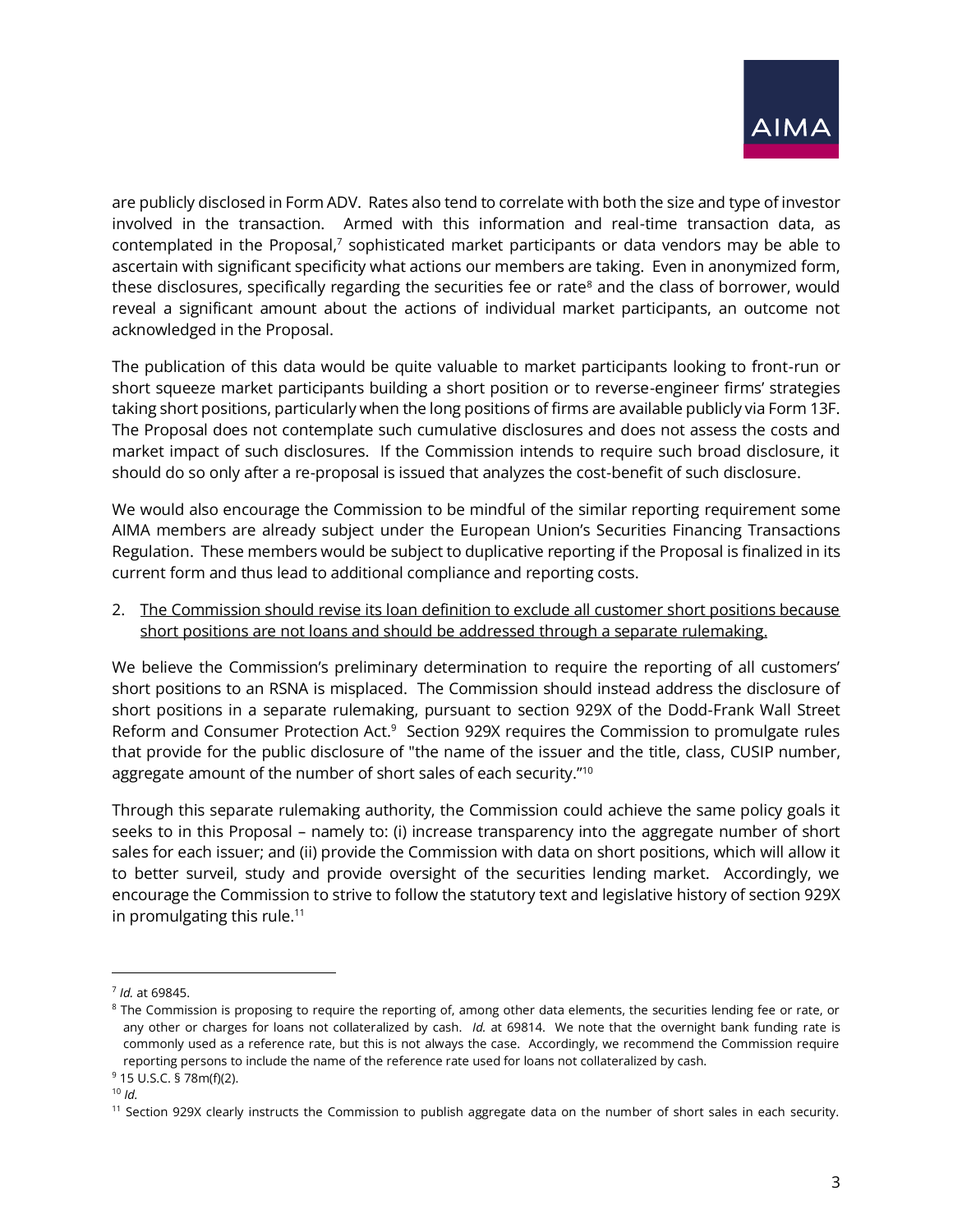

Limiting the Proposal to the wholesale market would address this issue; however, AIMA reiterates that short positions, regardless of the structural arrangements by which our members take those positions, should be excluded from the Proposal's scope of loans required to be reported to an RSNA because short positions are not loans, in the same way that any other sale of a security does not constitute a loan. The Commission should therefore exclude short positions from the Proposal's scope of loans required to be reported to an RSNA.

3. The Commission should eliminate its proposed 15-minute, loan-by-loan reporting framework and instead publish aggregate, wholesale market loan data on a T+1 basis. 12

The Proposal would require loan-level data elements to be provided to an RSNA within 15 minutes after each loan is effected or modified, as applicable.<sup>13</sup> The Commission preliminary believes that the 15-minute requirement, and the subsequent disclosure of the data elements by the RSNA as soon as practicable, would "increase the transparency of information available to market participants by allowing for the evaluation of the terms of recently effected loans and any signals that these terms provide."<sup>14</sup> Even assuming that the Commission's preliminary determination is correct, the ends do not justify the means.

First, a new 15-minute, intraday reporting requirement adds significant operational complexity for lenders, their lender agent or reporting agent, even if a connection to an RSNA has already been established. It creates another reporting burden that will lead to new costs and compliance challenges as these parties attempt to satisfy this near real-time reporting requirement. Publication of loan-byloan data every 15 minutes could also be misleading because loans are not reconciled; the data is not simple enough to be adequately scrubbed and cleaned in this time frame. Individual loan characteristics are quite complex and certain key aspects of loans are not determined until they are batch-processed hours or days later. Moreover, the 15-minute reporting requirement does not provide much informational value because of the intraday price stability of most securities loans. Accordingly, a reporting regime published T+1 and based on aggregate, wholesale market loans and weighted averages would achieve the Commission's transparency objectives more efficiently and with significantly better data quality.

Second, as the Commission notes, the 15-minute reporting requirement will provide market participants the ability to evaluate the terms and potential signals of recently effected loans. Such an outcome, however, will provide too much proprietary information to the market regarding closely guarded trading strategies, potentially leading to a situation in which it is possible to infer information

Moreover, the legislative history of section 929X does not contemplate an alternative disclosure regime, e.g., public disclosure of an individual market participant's short positions. There are also myriad public policy reasons to avoid public disclosure of individual short positions: reduced liquidity and increased volatility; targeted trading activity; entrenching management and targeted trading activity, demonstrated recently by the January 2021 volatility surrounding GameStop shares and Melvin Capital.

 $12$  We reiterate our support for a reporting framework limited to wholesale market loans and that excludes retail market loans from the scope of a final rule. If the Commission does mandate the reporting and subsequent disclosure of aggregate retail lending data, we encourage the Commission to publish such data on a weekly basis.

<sup>13</sup> 86 Fed. Reg. at 69812.

<sup>14</sup> *Id.*